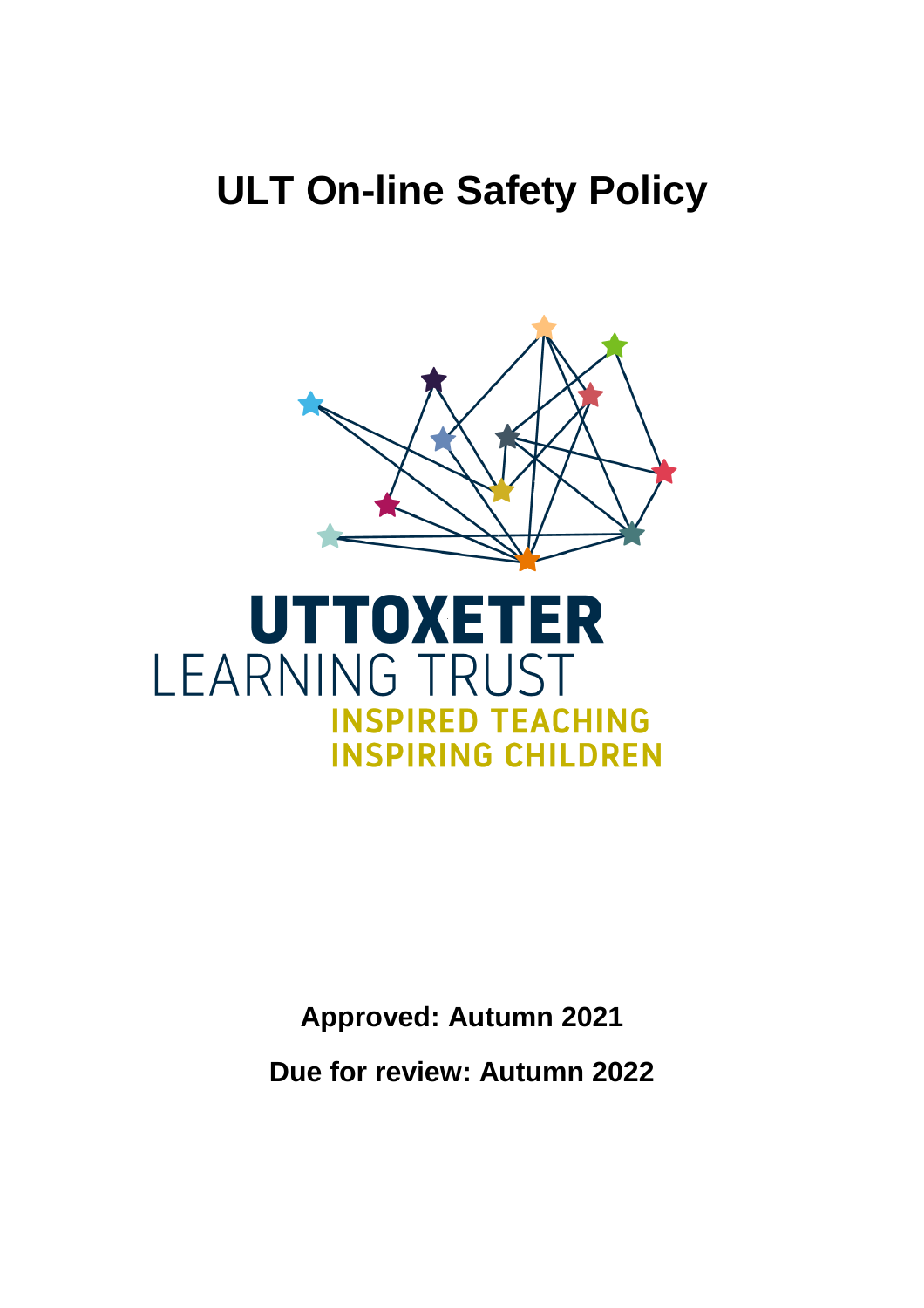## **Contents**

| 1.                                                                                  |                                                                                      |  |  |
|-------------------------------------------------------------------------------------|--------------------------------------------------------------------------------------|--|--|
| 2.                                                                                  |                                                                                      |  |  |
| 3.                                                                                  |                                                                                      |  |  |
| 4.                                                                                  |                                                                                      |  |  |
| 5.                                                                                  |                                                                                      |  |  |
| 6.                                                                                  |                                                                                      |  |  |
| 7.                                                                                  |                                                                                      |  |  |
| 8.                                                                                  |                                                                                      |  |  |
| 9.                                                                                  |                                                                                      |  |  |
| 10.                                                                                 |                                                                                      |  |  |
| 11.                                                                                 |                                                                                      |  |  |
| 12.                                                                                 |                                                                                      |  |  |
| 13.                                                                                 |                                                                                      |  |  |
| Appendix 1: EYFS and KS1 acceptable use agreement (pupils and parents/carers) 14    |                                                                                      |  |  |
|                                                                                     | Appendix 2: KS2, KS3 and KS4 acceptable use agreement (pupils and parents/carers) 15 |  |  |
| Appendix 3: Acceptable use agreement (staff, governors, volunteers and visitors) 16 |                                                                                      |  |  |
|                                                                                     |                                                                                      |  |  |
|                                                                                     |                                                                                      |  |  |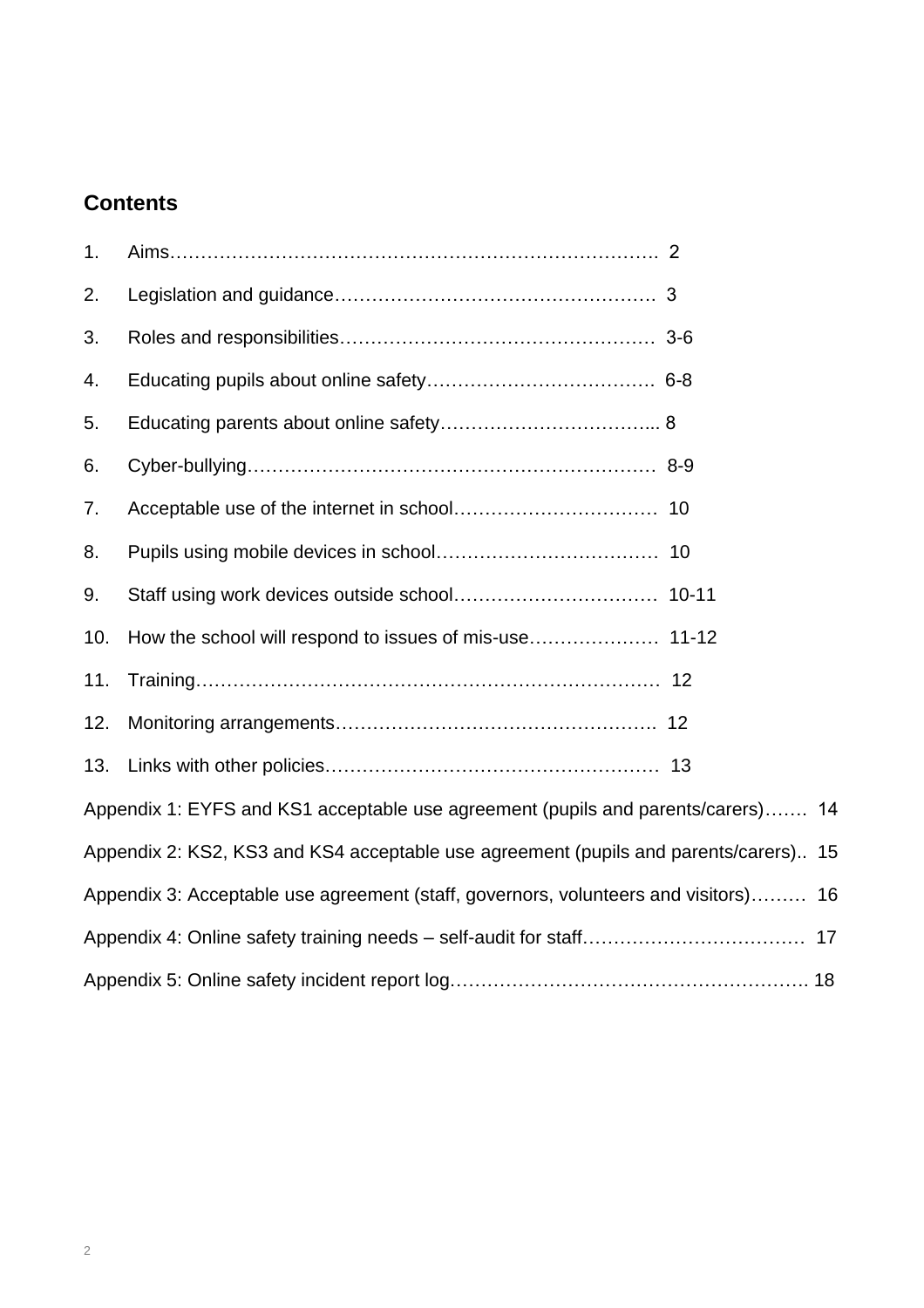## **1. Aims**

All schools in the Uttoxeter Learning Trust (ULT) aim to:

- Have robust processes in place to ensure the online safety of pupils, staff, volunteers and governors
- Deliver an effective approach to online safety, which empowers us to protect and educate the whole school community in its use of technology
- Establish clear mechanisms to identify, intervene and escalate an incident, where appropriate

## **2. Legislation and Guidance**

This policy is based on the Department for Education's (DfE) statutory safeguarding guidance, ['Keeping Children Safe in Education](https://www.gov.uk/government/publications/keeping-children-safe-in-education--2) 2021', and its advice for schools on:

['Teaching online safety in schools'](https://www.gov.uk/government/publications/teaching-online-safety-in-schools)

['Preventing and tackling bullying](https://www.gov.uk/government/publications/preventing-and-tackling-bullying) and [cyber-bullying': advice for headteachers and school](https://www.gov.uk/government/publications/preventing-and-tackling-bullying)  [staff](https://www.gov.uk/government/publications/preventing-and-tackling-bullying)

['Relationships and sex education'](https://www.gov.uk/government/publications/relationships-education-relationships-and-sex-education-rse-and-health-education)

['Searching, screening and confiscation'](https://www.gov.uk/government/publications/searching-screening-and-confiscation)

It also refers to the Department's guidance on ['protecting children from radicalisation'](https://www.gov.uk/government/publications/protecting-children-from-radicalisation-the-prevent-duty).

It reflects existing legislation, including but not limited to the [Education Act 1996](https://www.legislation.gov.uk/ukpga/1996/56/contents) (as amended), the [Education and Inspections Act 2006,](https://www.legislation.gov.uk/ukpga/2006/40/contents) and the [Equality Act 2010.](https://www.legislation.gov.uk/ukpga/2010/15/contents) In addition, it reflects the [Education Act 2011,](http://www.legislation.gov.uk/ukpga/2011/21/contents/enacted) which has given teachers stronger powers to tackle cyber-bullying by, if necessary, searching for and deleting inappropriate images or files on pupils' electronic devices where they believe there is a 'good reason' to do so.

The policy also takes into account the National Curriculum computing programmes of study.

This policy complies with our funding agreement and articles of association.

## **3. Roles and Responsibilities**

#### 3.1The Trust Board

Trustees have overall responsibility for monitoring this policy and holding schools to account for its implementation. They will review the policy on an annual basis.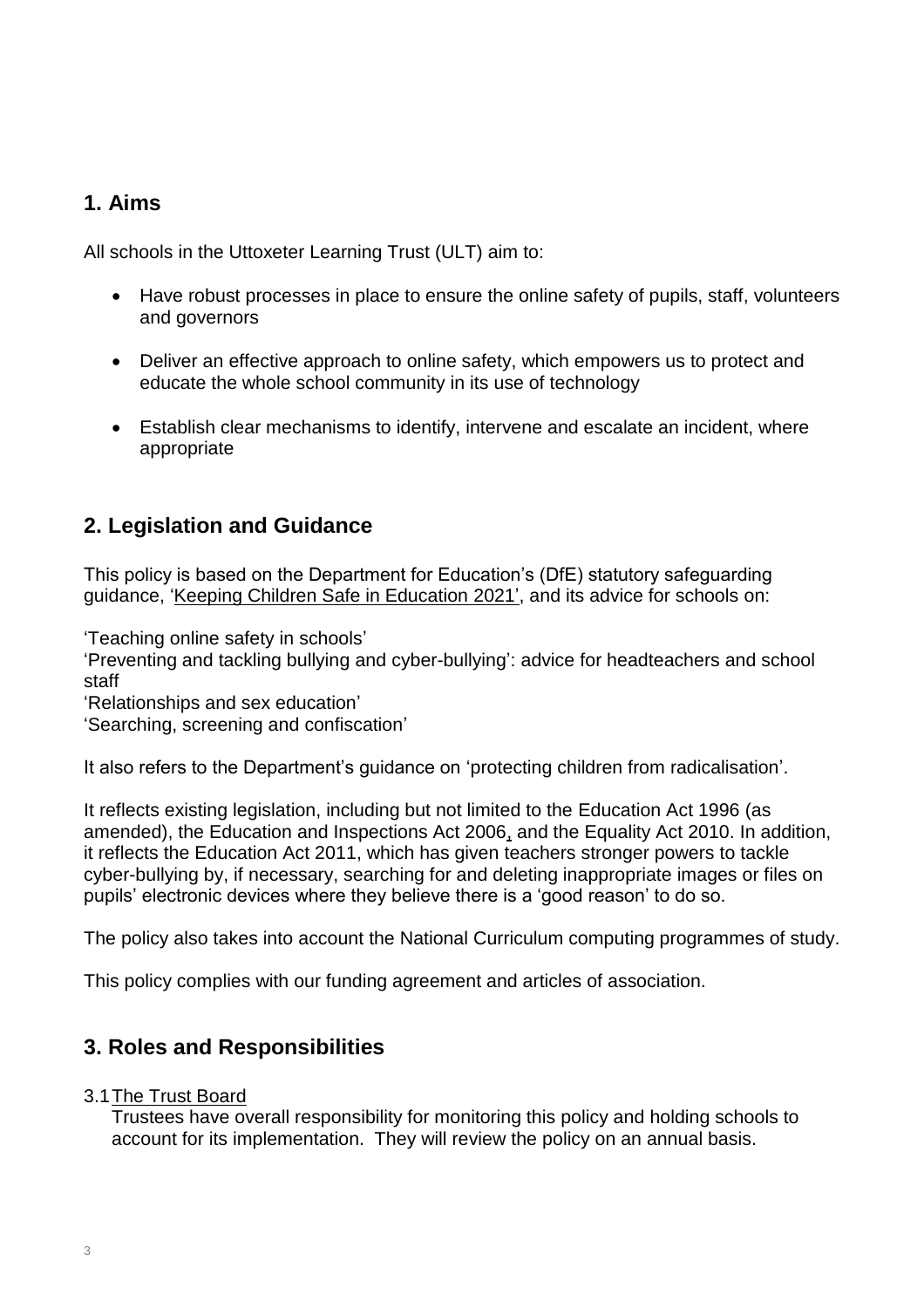#### 3.2 The governing board

The governing board also has responsibility for monitoring the school policy and holding the headteacher to account for its implementation.

The governing board will co-ordinate regular meetings with appropriate staff to discuss online safety, and monitor online safety logs as provided by the designated safeguarding lead (DSL).

Each governing board will have a named governor to oversee on-line safety. Details will be included in the individual school policy.

All governors will:

- Ensure that they have read and understand this policy
- Agree and adhere to the terms on acceptable use of the school's ICT systems and the internet (appendix 3)

#### 3.2 The headteacher

The headteacher is responsible for ensuring that staff understand this policy, and that it is being implemented consistently throughout the school.

#### 3.3 The designated safeguarding lead

Details of each school's DSL and deputy DSL are set out in their child protection and safeguarding policy as well relevant job descriptions.

The DSL takes lead responsibility for online safety in school, in particular:

- supporting the headteacher in ensuring that staff understand this policy and that it is being implemented consistently throughout the school;
- working with the headteacher, ICT manager and other staff, as necessary, to address any online safety issues or incidents;
- ensuring that any online safety incidents are logged (see appendix 5) and dealt with appropriately in line with this policy;
- ensuring that any incidents of cyber-bullying are logged and dealt with appropriately in line with the school behaviour policy;
- updating and delivering staff training on online safety (appendix 4 contains a selfaudit for staff on online safety training needs);
- liaising with other agencies and/or external services if necessary;
- providing regular reports on online safety in school to the headteacher and/or governing board.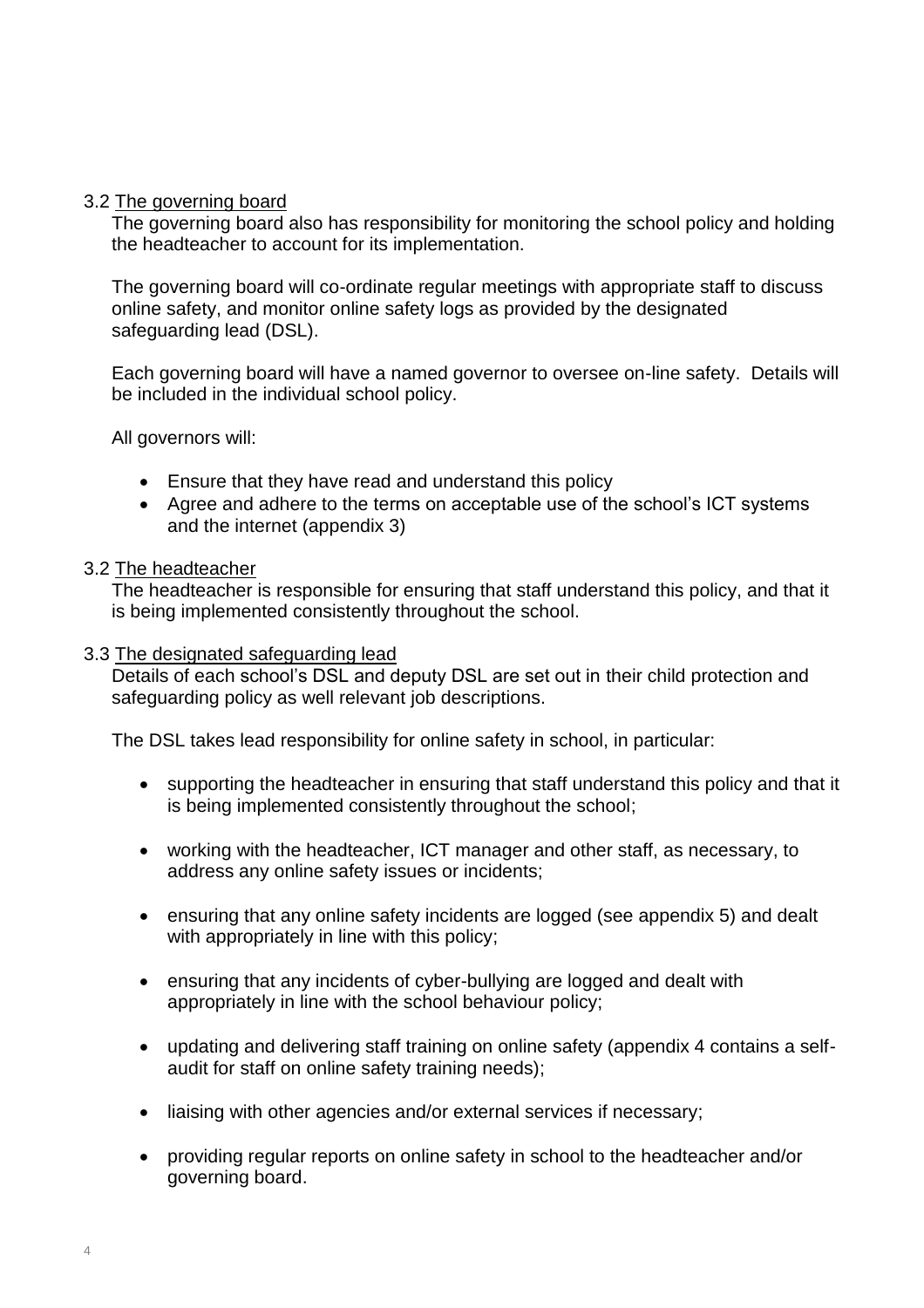This list is not intended to be exhaustive.

#### 3.4 The ICT manager

The ICT manager is responsible for:

- putting in place appropriate filtering and monitoring systems, which are updated on a regular basis and keep pupils safe from potentially harmful and inappropriate content and contact online while at school, including terrorist and extremist material;
- ensuring that the school's ICT systems are secure and protected against viruses and malware, and that such safety mechanisms are updated regularly;
- conducting a full security check and monitoring the school's ICT systems on a monthly basis;
- blocking access to potentially dangerous sites and, where possible, preventing the downloading of potentially dangerous files;
- ensuring that any online safety incidents are logged (see appendix 5) and dealt with appropriately in line with this policy;
- ensuring that any incidents of cyber-bullying are dealt with appropriately in line with the school behaviour policy.

This list is not intended to be exhaustive.

#### 3.5 All staff and volunteers

All staff, including contractors and agency staff, and volunteers are responsible for:

- maintaining an understanding of this policy;
- implementing this policy consistently;
- agreeing and adhering to the terms on acceptable use of the school's ICT systems and the internet (appendix 3), and ensuring that pupils follow the school's terms on acceptable use (appendices 1 and 2);
- working with the DSL to ensure that any online safety incidents are logged (see appendix 5) and dealt with appropriately in line with this policy;
- ensuring that any incidents of cyber-bullying are dealt with appropriately in line with the school behaviour policy.

This list is not intended to be exhaustive.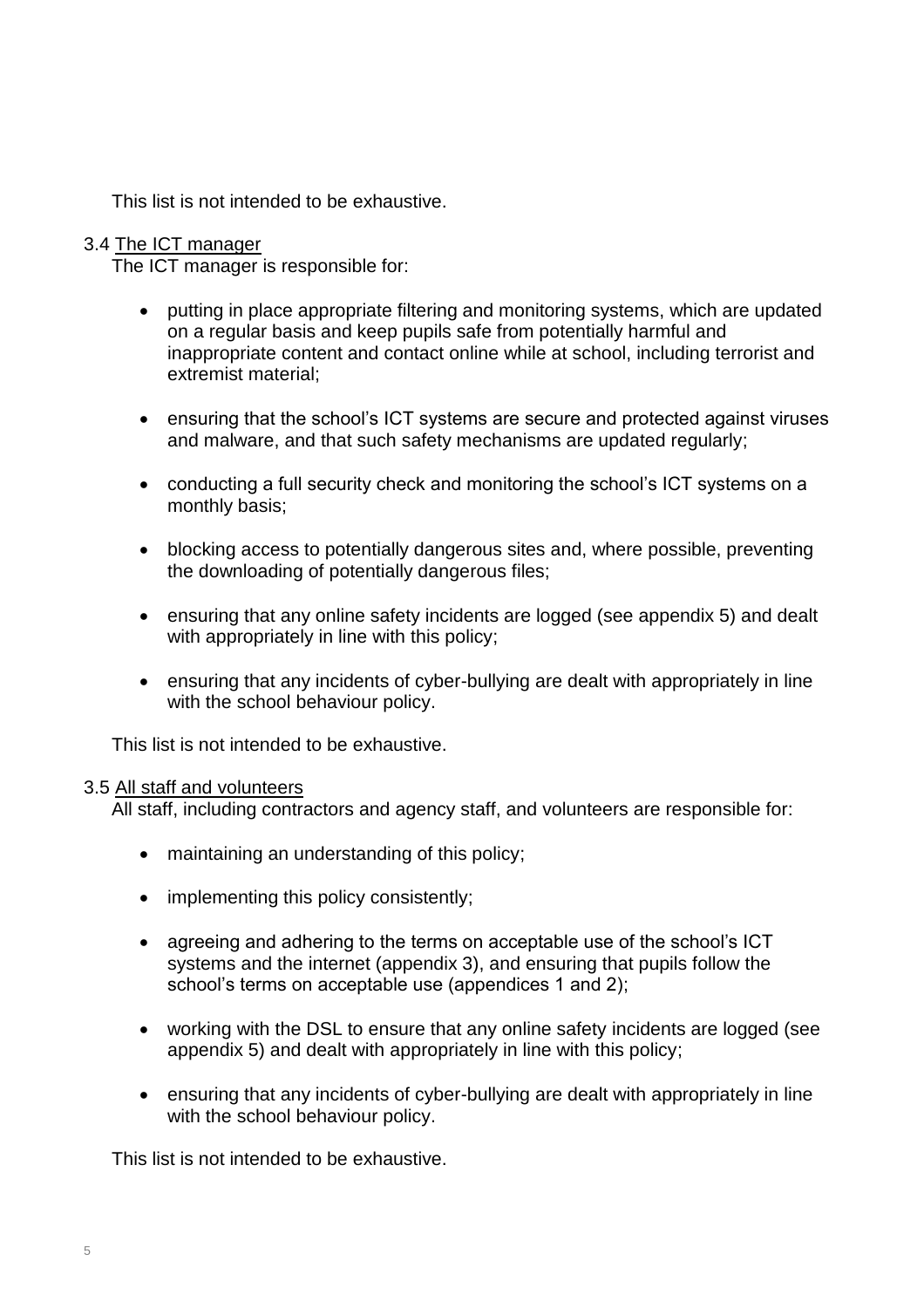#### 3.6 Parents

Parents are expected to:

- notify the headteacher, or a member of staff of the appropriate school, of any concerns or queries regarding this policy;
- ensure their child has read, understood and agreed to the terms on acceptable use of the school's ICT systems and internet (appendices 1 and 2).

Parents can seek further guidance on keeping children safe online from the following organisations and websites:

What are the issues? - [UK Safer Internet Centre](https://www.saferinternet.org.uk/advice-centre/parents-and-carers/what-are-issues) Hot topics - [Childnet International](http://www.childnet.com/parents-and-carers/hot-topics) Parent factsheet - [Childnet International](https://www.childnet.com/resources/parents-and-carers-resource-sheet)

#### 3.7 Visitors and members of the community

Visitors and members of the community who use the school's ICT systems or internet will be made aware of this policy, when relevant, and expected to read and follow it. If appropriate, they will be expected to agree to the terms on acceptable use (appendix 3).

### **4. Educating pupils about online safety**

Pupils will be taught about online safety as part of the curriculum:

In **Key Stage 1**, pupils will be taught to:

- use technology safely and respectfully, keeping personal information private;
- identify where to go for help and support when they have concerns about content or contact on the internet or other online technologies.

In **Key Stage 2** pupils will be taught to:

- use technology safely, respectfully and responsibly;
- recognise acceptable and unacceptable behaviour;
- Identify a range of ways to report concerns about content and contact.

By the **end of Key Stage 2** pupils will know:

• that people sometimes behave differently online, including by pretending to be someone they are not;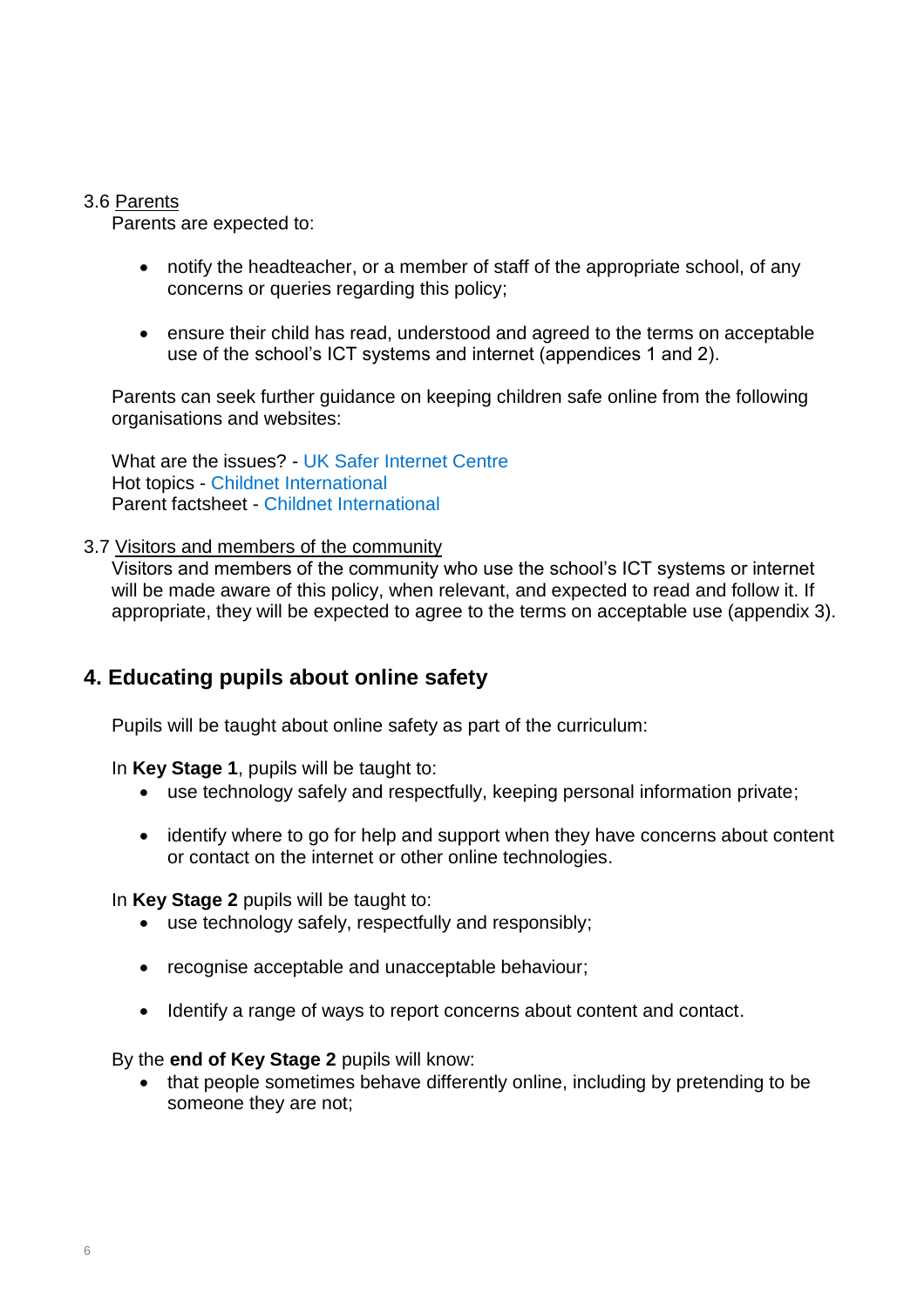- that the same principles apply to online relationships as to face-to-face relationships, including the importance of respect for others online including when we are anonymous;
- the rules and principles for keeping safe online, how to recognise risks, harmful content and contact, and how to report them;
- how to critically consider their online friendships and sources of information including awareness of the risks associated with people they have never met;
- how information and data is shared and used online:
- how to respond safely and appropriately to adults they may encounter (in all contexts, including online) whom they do not know.

In **Key Stage 3** pupils will be taught to:

- understand a range of ways to use technology safely, respectfully, responsibly and securely, including protecting their online identity and privacy;
- recognise inappropriate content, contact and conduct, and know how to report concerns.

Pupils in **Key Stage 4** pupils will be taught:

- to understand how changes in technology affect safety, including new ways to protect their online privacy and identity;
- How to report a range of concerns.

By the **end of secondary school**, pupils will know:

- their rights, responsibilities and opportunities online, including that the same expectations of behaviour apply in all contexts, including online;
- about online risks, including that any material someone provides to another has the potential to be shared online and the difficulty of removing potentially compromising material placed online;
- not to provide material to others that they would not want shared further and not to share personal material which is sent to them;
- what to do and where to get support to report material or manage issues online;
- the impact of viewing harmful content;
- that specifically sexually explicit material (e.g. pornography) presents a distorted picture of sexual behaviours, can damage the way people see themselves in relation to others and negatively affect how they behave towards sexual partners;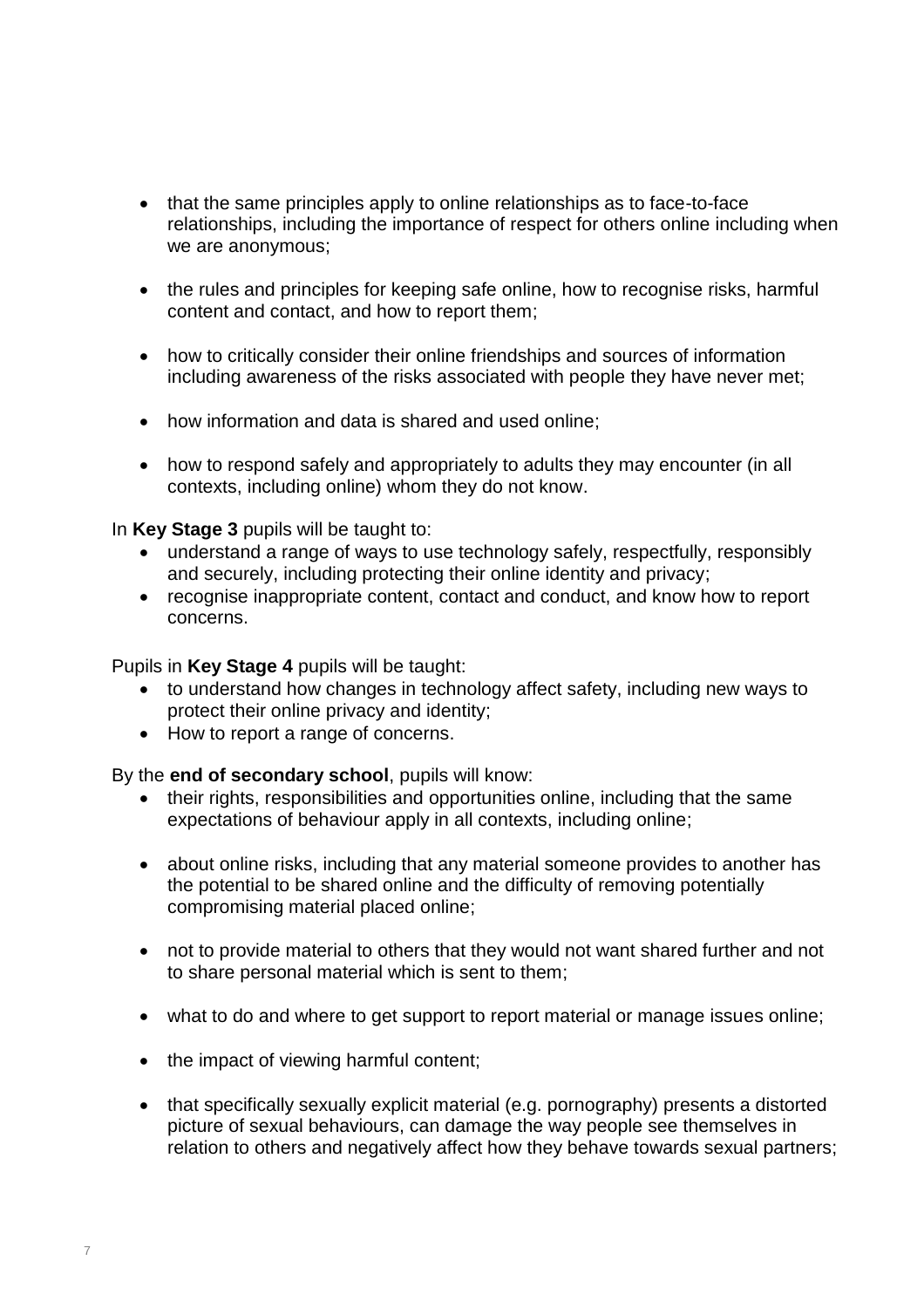- that sharing and viewing indecent images of children (including those created by children) is a criminal offence which carries severe penalties including jail;
- how information and data is generated, collected, shared and used online;
- how to identify harmful behaviours online (including bullying, abuse or harassment) and how to report, or find support, if they have been affected by those behaviours;
- the safe use of social media and the internet will also be covered in other subjects where relevant;
- the school will use assemblies to raise pupils' awareness of the dangers that can be encountered online and may also invite speakers to talk to pupils about this.

## **5. Educating parents about online safety**

The school will raise parents' awareness of internet safety in letters or other communications home, and in information via our website or virtual learning environment (VLE). This policy will also be shared with parents.

Online safety will also be covered during parents' evenings. If parents have any queries or concerns in relation to online safety, these should be raised in the first instance with the headteacher and/or the DSL of the appropriate school.

Concerns or queries about this policy can be raised with the headteacher, or any member of staff of the appropriate school.

## **6. Cyber- Bullying**

#### 6.1 Definition

Cyber-bullying takes place online, such as through social networking sites, messaging apps or gaming sites. Like other forms of bullying, it is the repetitive, intentional harming of one person or group by another person or group, where the relationship involves an imbalance of power. (See also the school behaviour policy.)

#### 6.2 Preventing and addressing cyber-bullying

To help prevent cyber-bullying, we will ensure that pupils understand what it is and what to do if they become aware of it happening to them or others. We will ensure that pupils know how they can report any incidents and are encouraged to do so, including where they are a witness rather than the victim.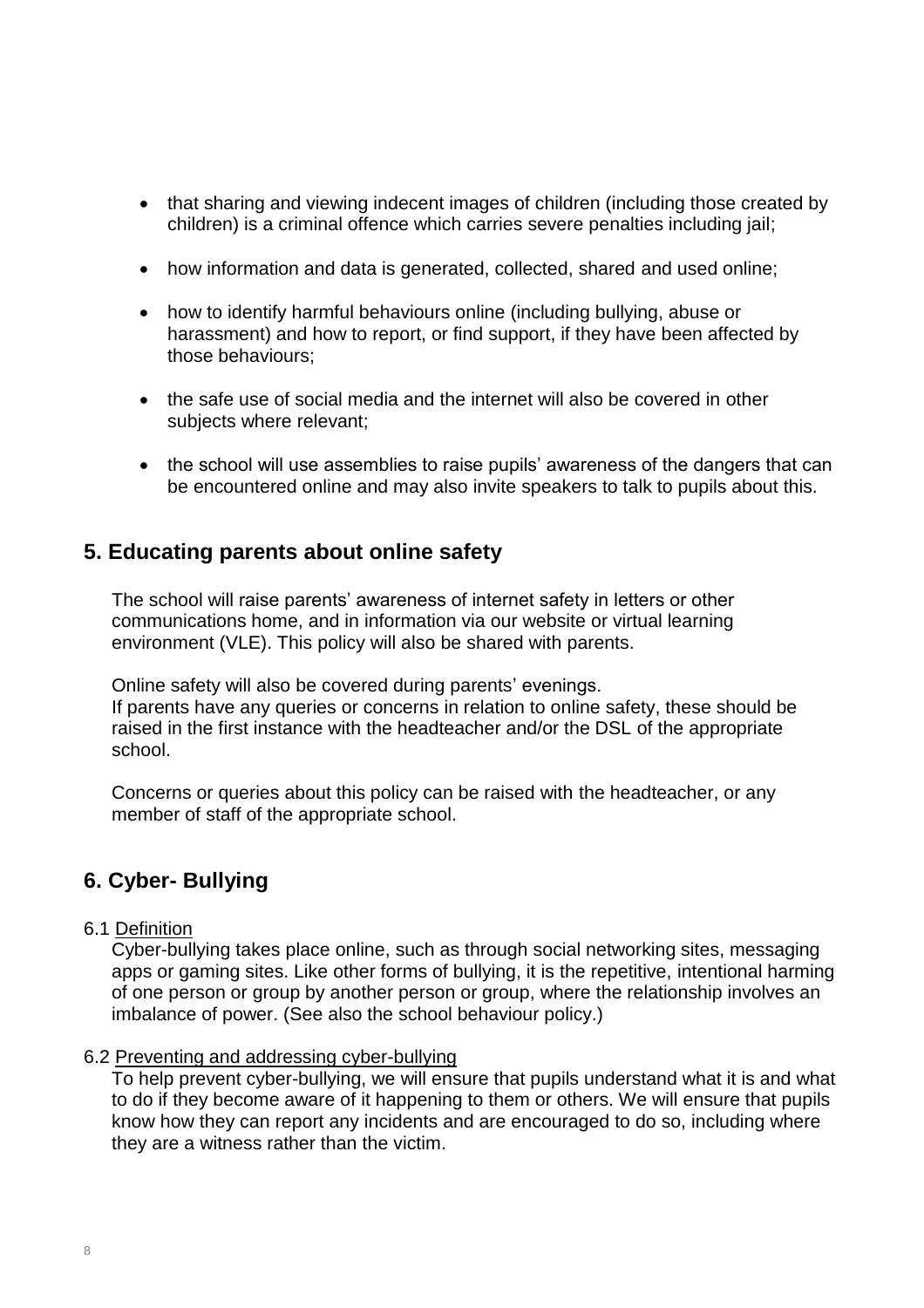The school will actively discuss cyber-bullying with pupils, explaining the reasons why it occurs, the forms it may take and what the consequences can be. Class teachers/form teachers will discuss cyber-bullying with their tutor groups, and the issue will be addressed in assemblies.

Teaching staff are also encouraged to find opportunities to use aspects of the curriculum to cover cyber-bullying. This includes personal, social, health and economic (PSHE) education, and other subjects where appropriate.

All staff, governors and volunteers (where appropriate) receive training on cyberbullying, its impact and ways to support pupils, as part of safeguarding training (see section 11 for more detail).

The school also sends information/leaflets on cyber-bullying to parents so that they are aware of the signs, how to report it and how they can support children who may be affected.

In relation to a specific incident of cyber-bullying, the school will follow the processes set out in the school behaviour policy. Where illegal, inappropriate or harmful material has been spread among pupils, the school will use all reasonable endeavours to ensure the incident is contained.

The DSL will consider whether the incident should be reported to the police if it involves illegal material, and will work with external services if it is deemed necessary to do so.

#### 6.3 Examining electronic devices

School staff have the specific power under the Education and Inspections Act 2006 (which has been increased by the Education Act 2011) to search for and, if necessary, delete inappropriate images or files on pupils' electronic devices, including mobile phones, iPads and other tablet devices, where they believe there is a 'good reason' to do so.

When deciding whether there is a good reason to examine or erase data or files on an electronic device, staff must reasonably suspect that the data or file in question has been, or could be, used to:

- cause harm, and/or
- disrupt teaching, and/or
- break any of the school rules

If inappropriate material is found on the device, it is up to the staff member in conjunction with the DSL or other member of the senior leadership team to decide whether they should:

- delete that material, or
- retain it as evidence (of a criminal offence or a breach of school discipline), and/or
- report it to the police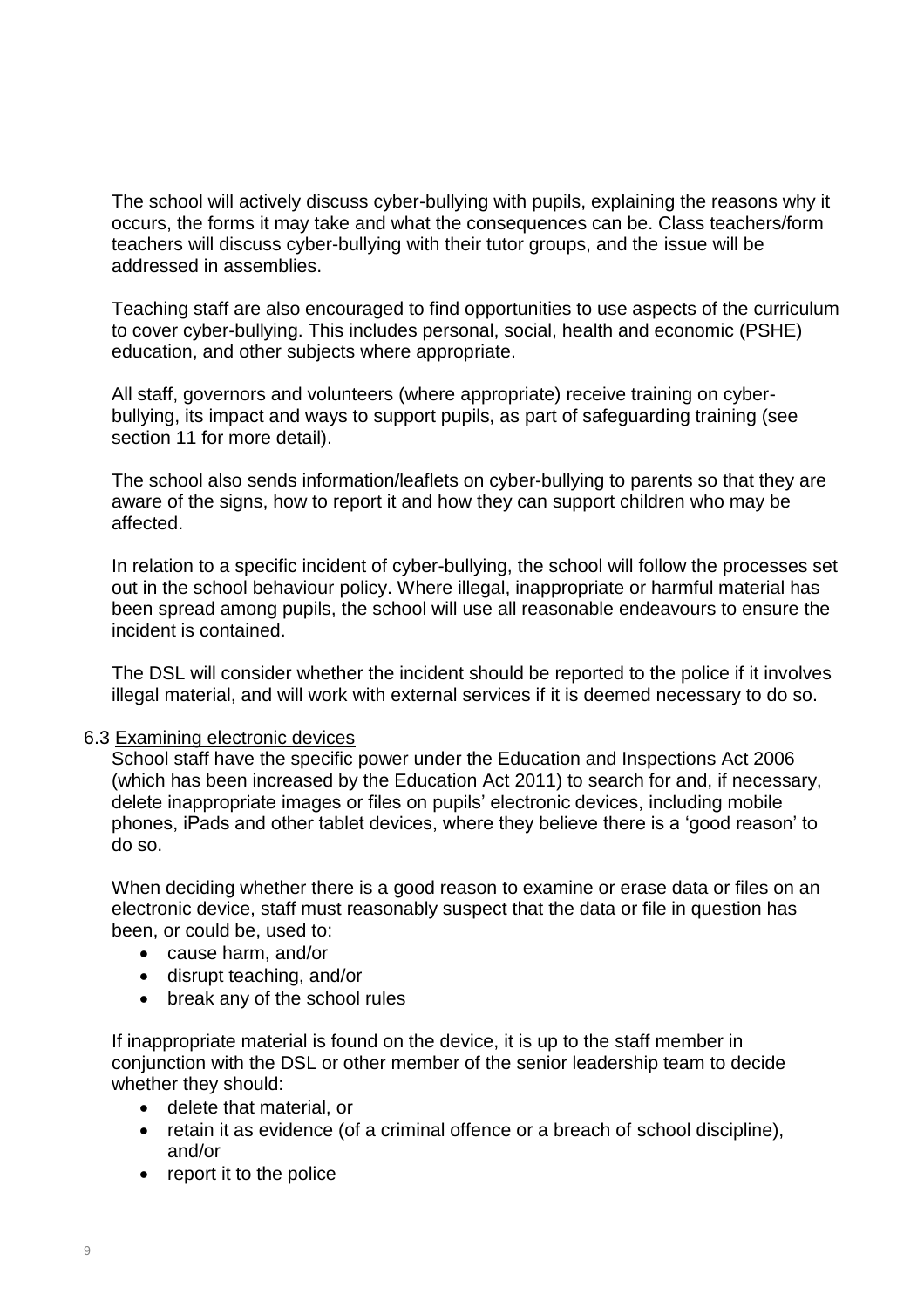• any searching of pupils will be carried out in line with the DfE's latest guidance on [screening, searching and confiscation.](https://www.gov.uk/government/publications/searching-screening-and-confiscation)

Any complaints about searching for or deleting inappropriate images or files on pupils' electronic devices will be dealt with through the school complaints procedure.

## **7. Acceptable use of the internet in school**

All pupils, parents, staff, volunteers and governors are expected to sign an agreement regarding the acceptable use of the school's ICT systems and the internet (appendices 1-3). Visitors will be expected to read and agree to the school's terms on acceptable use if relevant.

Use of the school's internet must be for educational purposes only, or for the purpose of fulfilling the duties of an individual's role.

Schools will monitor the websites visited by pupils, staff, volunteers, governors and visitors (where relevant) to ensure they comply with the above.

More information is set out in the acceptable use agreements in appendices 1, 2 and 3.

## **8. Pupils using mobile devices in school**

Each school will adapt this section according to stage and age.

Pupils may bring mobile devices into school, but are not permitted to use them during:

- lessons
- tutor group time
- clubs before or after school, or any other activities organised by the school

Any use of mobile devices in school by pupils must be in line with the acceptable use agreement (see appendices 1 and 2).

Any breach of the acceptable use agreement by a pupil may trigger disciplinary action in line with the school behaviour policy, which may result in the confiscation of their device.

## **9. Staff using devices outside school**

Staff members using a work device outside school must not install any unauthorised software on the device and must not use the device in any way which would violate the school's terms of acceptable use, as set out in appendix 3.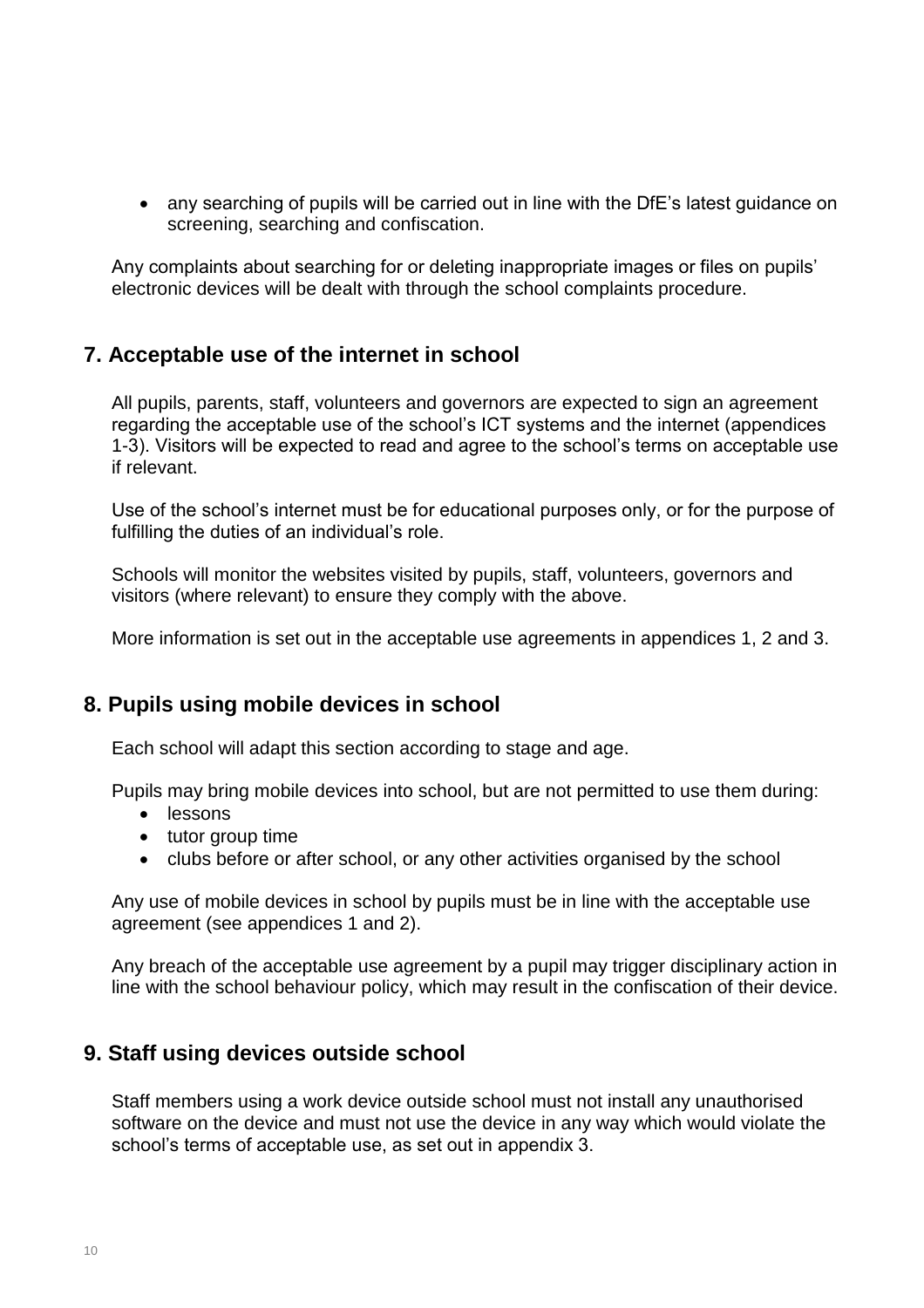Staff must ensure that their work device is secure and password-protected, and that they do not share their password with others. They must take all reasonable steps to ensure the security of their work device when using it outside school. Any USB devices containing data relating to the school must be encrypted.

If staff have any concerns over the security of their device, they must seek advice from the ICT manager.

Work devices must be used solely for work activities.

Staff using a personal device such as laptop, tablet or mobile phone should keep data secure either by:

- accessing documents on a secure cloud service such as Office 365
- using an encrypted device
- using an encrypted pen-drive

They should also ensure that:

- documents with personal data are password protected;
- the device is password-protected. They should use a strong password or a PIN to lock devices, to prevent others from accessing data through them. Strong passwords are at least **8 characters**, with a combination of upper and lower-case letters, numbers and special keyboard characters (e.g. an asterisk or currency symbols).

Staff must follow the following advice:

- replace letters with numbers and symbols. For example, replace 'a' with '4'
- don't use personal information such as pet names or nicknames
- don't use common words (e.g. password) or sequences like 1234
- don't re-use passwords

Staff should not share any devices that store personal data among their family or friends.

Antivirus software is installed on laptops and computers which is kept up to date and makes regular scans.

### **10. How the school will respond to issues of mis-use**

Where a pupil misuses the school's ICT systems or internet, we will follow the procedures set out in our policies on behaviour and ICT and internet acceptable use.

The action taken will depend on the individual circumstances, nature and seriousness of the specific incident, and will be proportionate.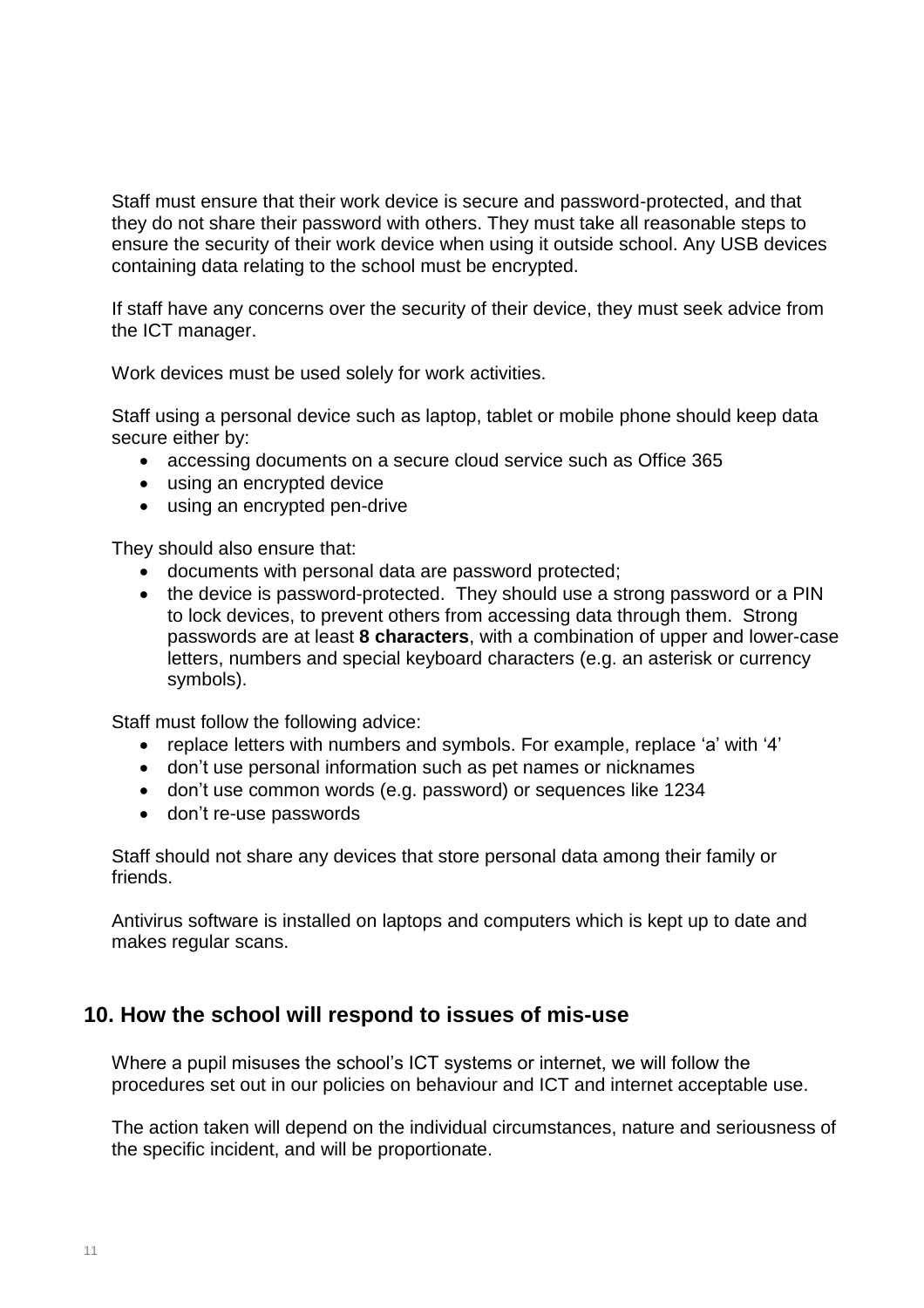Where a staff member misuses the school's ICT systems or the internet, or misuses a personal device where the action constitutes misconduct, the matter will be dealt with in accordance with the staff disciplinary procedures/staff code of conduct. The action taken will depend on the individual circumstances, nature and seriousness of the specific incident.

The school will consider whether incidents which involve illegal activity or content, or otherwise serious incidents, should be reported to the police.

## **11. Training**

All new staff members will receive training, as part of their induction, on safe internet use and online safeguarding issues including cyber-bullying and the risks of online radicalisation.

All staff members will receive refresher training at least once each academic year as part of safeguarding training, as well as relevant updates as required for example through emails, e-bulletins and staff meetings.

The DSL and deputy/deputies will undertake child protection and safeguarding training, which will include online safety, at least every 2 years. They will also update their knowledge and skills on the subject of online safety at regular intervals, and at least annually.

Governors will receive training on safe internet use and online safeguarding issues as part of their safeguarding training.

Volunteers will receive appropriate training and updates, if applicable.

More information about safeguarding training is set out in our child protection and safeguarding policy.

## **12. Monitoring Arrangements**

The DSL logs behaviour and safeguarding issues related to online safety. An incident report log can be found in appendix 5.

This policy will be reviewed every year by the Trust Board. In addition to the latest guidance regarding Internet safety, feedback from the e-Safety co-ordinator (normally the DSL), headteacher and local governing boards will be used to inform any policy review.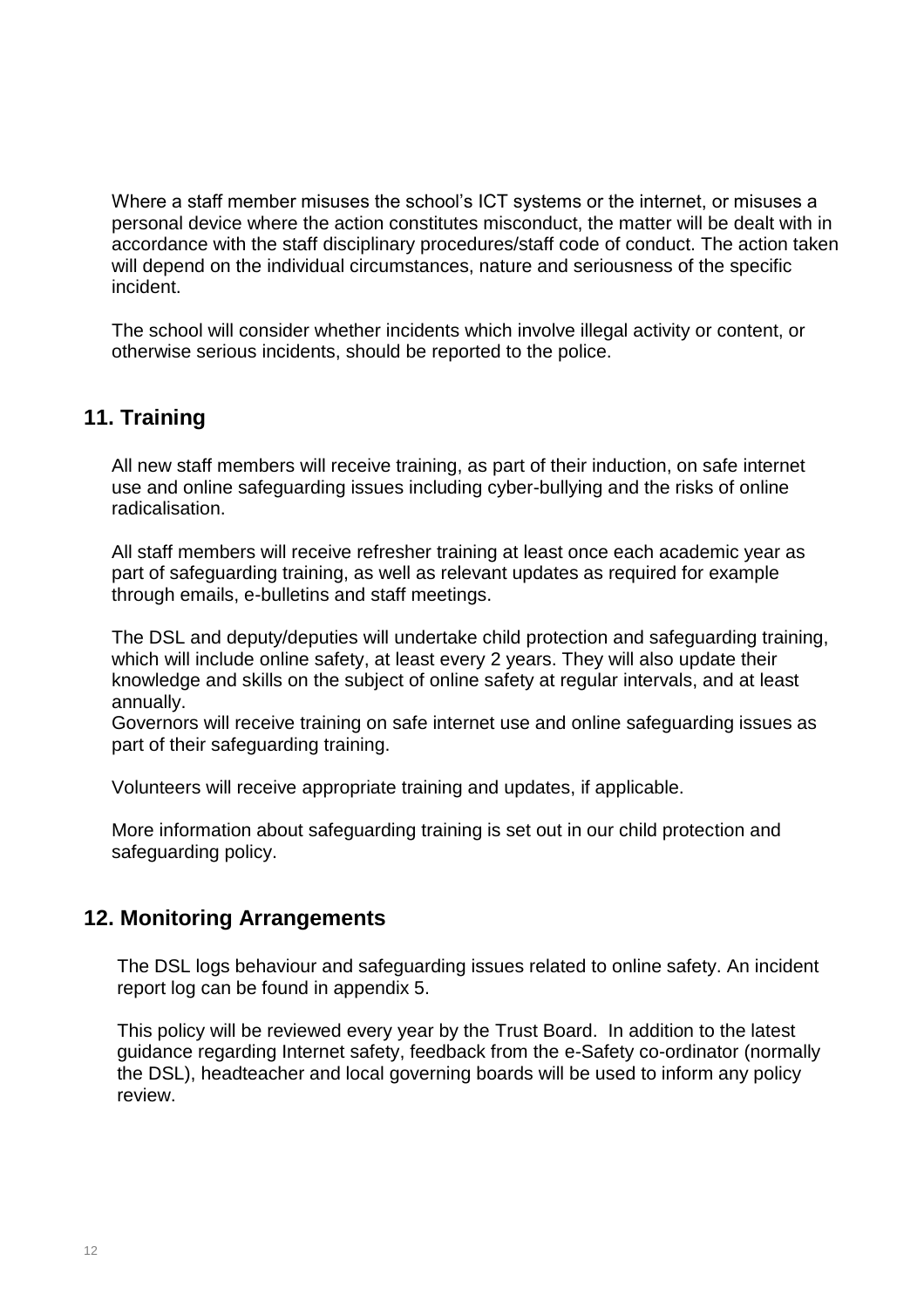## **13. Links with other policies**

This online safety policy will be linked to other school policies:

- Child protection and safeguarding policy
- Behaviour policy
- Staff disciplinary procedures
- Data protection policy and privacy notices
- Complaints procedure
- ICT and internet acceptable use policy

#### 13.1 Useful Links for Parents/Carers

Thinkuknow - [a leading site with help for all sorts of users including parents/carers.](https://www.thinkuknow.co.uk/parents/)

Parents Protect - [a good detailed site with easy to find articles.](http://www.parentsprotect.co.uk/)

Saferinternet.org - [lots of advice on all aspects of e-safety.](http://www.saferinternet.org.uk/advice-and-resources/parents-and-carers)

[Internetmatters.org](http://www.internetmatters.org/controls/interactive-guide/) - a good site for many aspects but especially for setting up controls on devices.

[Connectsafely.org](http://www.connectsafely.org/) - a US based site but with good parental guides on various apps and websites.

Parents are encouraged to visit the family safety information for the operating system/s you are using - for example, for Windows 7 visit: [windows.microsoft.com](http://windows.microsoft.com/en-gb/windows/set-up-family-safety#set-up-family-safety=windows-7)

#### 13.2 Useful links for Schools

[Thinkuknow](http://www.thinkuknow.co.uk/) - some resources for teaching e-safety - as a minimum, the e-safety coordinator should join as a teacher user, but all teachers could usefully do so.

[Childnet resources](http://www.childnet.com/resources/kia) - some resources for teaching and a wealth of advice.

[Safer Internet Centre](http://www.saferinternet.org.uk/) - a good range of advice and a helpline.

[South West Grid for Learning site](http://swgfl.org.uk/) - a wealth of resources and a good source of policy advice and templates.

DfE - [advice](https://www.gov.uk/government/publications/preventing-and-tackling-bullying) on bullying including cyberbullying.

[360-degree](http://www.360safe.org.uk/) safe site - home of the e-safety Mark and a great way to improve practice.

[Online Compass](http://www.onlinecompass.org.uk/) - a simple and easy review and improvement tool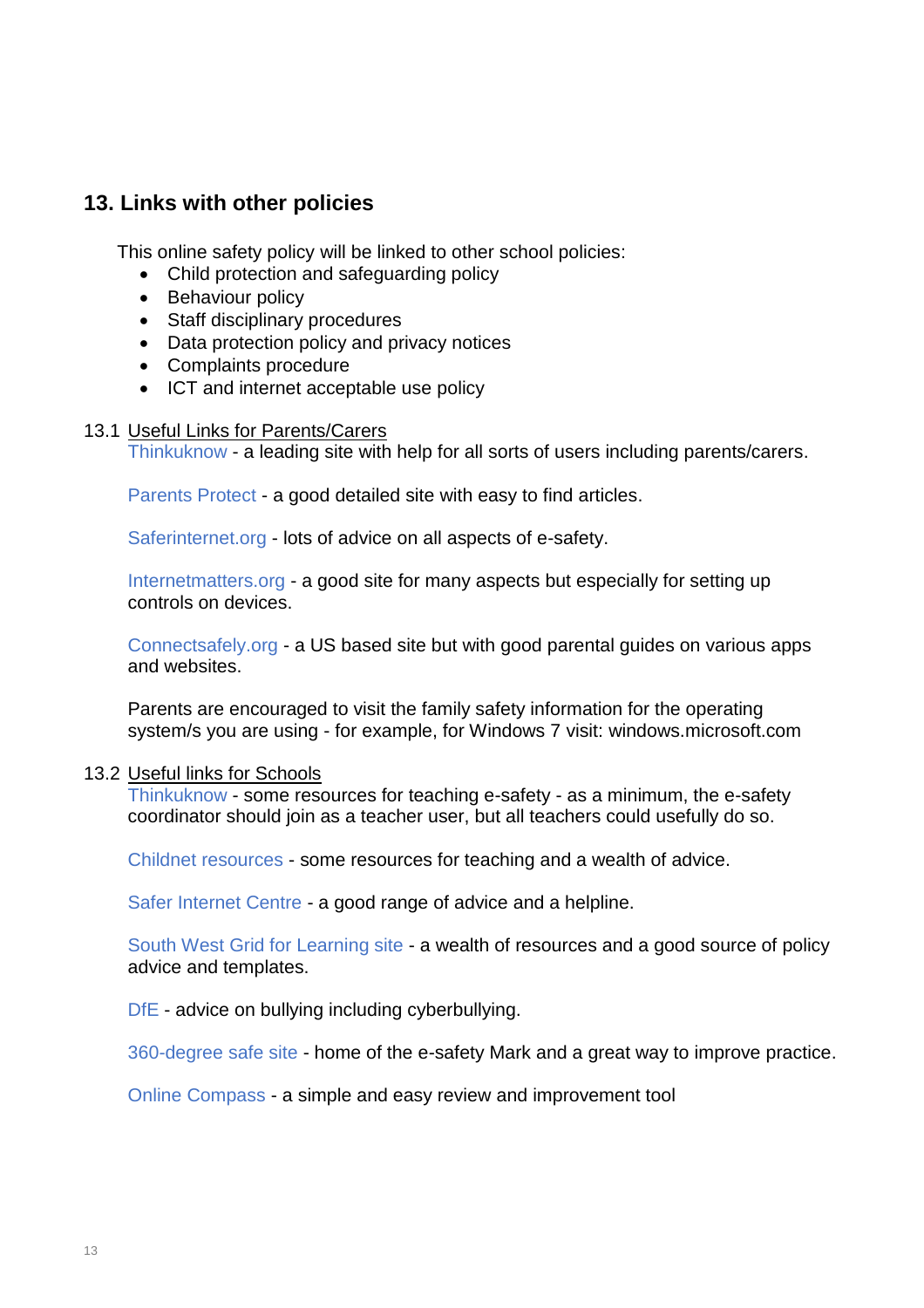## **EYFS and KS1 acceptable use agreement (pupils and parents/carers)**

Schools will adapt this agreement to reflect their approach, in line with any changes made to this policy.

#### ACCEPTABLE USE OF THE SCHOOL'S ICT SYSTEMS AND INTERNET: AGREEMENT FOR PUPILS AND PARENTS/CARERS

#### **Name of pupil:**

**When I use the school's ICT systems (like computers) and get onto the internet in school I will:**

- Ask a teacher or adult if I can do so before using them
- Only use websites that a teacher or adult has told me or allowed me to use
- Tell my teacher immediately if:
	- o I click on a website by mistake
	- o I receive messages from people I don't know
	- o I find anything that may upset or harm me or my friends
- Use school computers for school work only
- I will be kind to others and not upset or be rude to them
- Look after the school ICT equipment and tell a teacher straight away if something is broken or not working properly
- Only use the username and password I have been given
- Try my hardest to remember my username and password
- Never share my password with anyone, including my friends.
- Never give my personal information (my name, address or telephone numbers) to anyone without the permission of my teacher or parent/carer
- Save my work on the school network
- Check with my teacher before I print anything
- Log off or shut down a computer when I have finished using it

**I agree that the school will monitor the websites I visit and that there will be consequences if I don't follow the rules.**

| Signed (pupil): | Date: |
|-----------------|-------|
|-----------------|-------|

**Parent/carer agreement:** I agree that my child can use the school's ICT systems and internet when appropriately supervised by a member of school staff. I agree to the conditions set out above for pupils using the school's ICT systems and internet, and for using personal electronic devices in school, and will make sure my child understands these.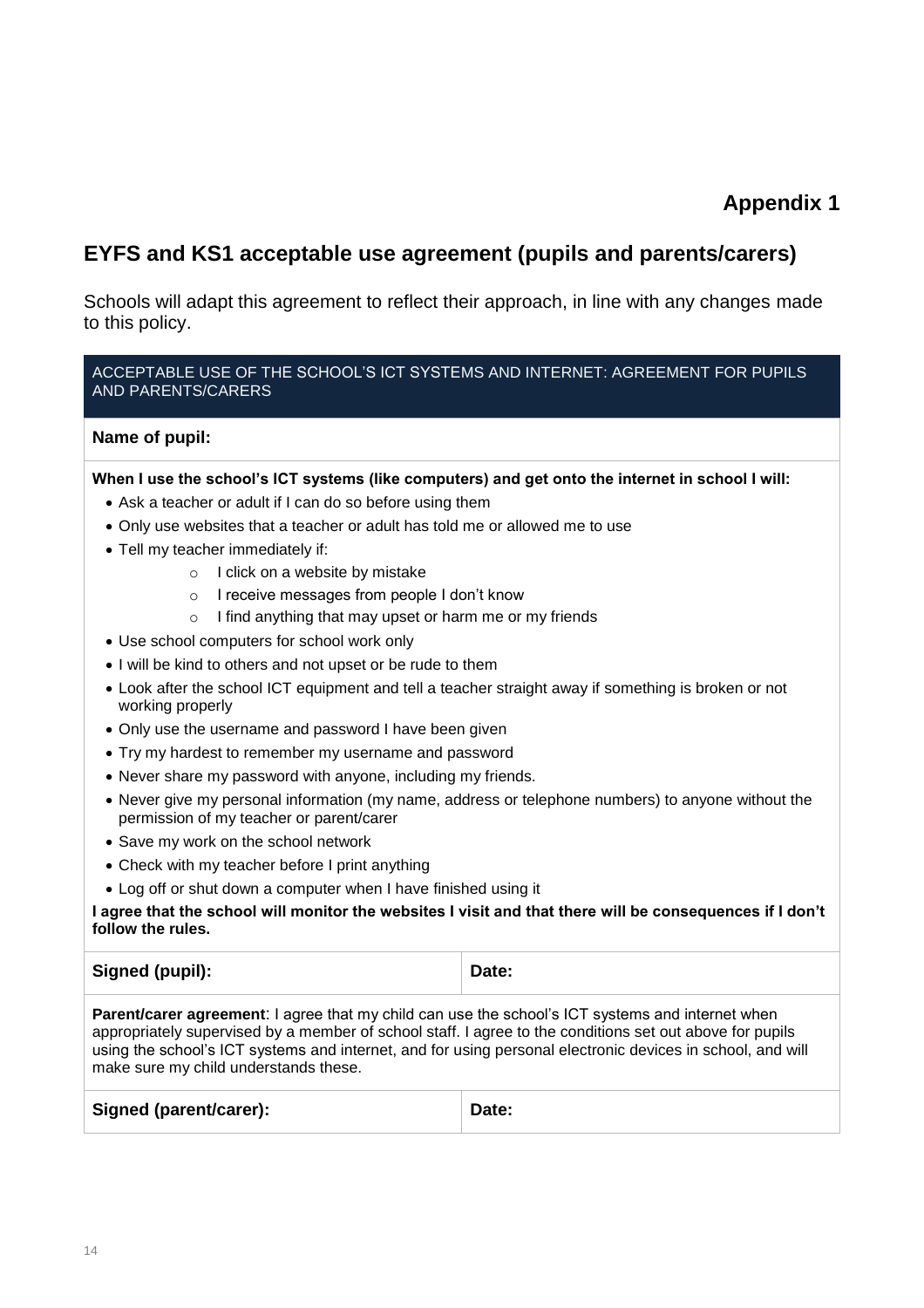## **KS2, KS3 and KS4 acceptable use agreement (pupils and parents/carers)**

Schools will adapt this agreement to reflect their approach, in line with any changes made to this policy.

#### ACCEPTABLE USE OF THE SCHOOL'S ICT SYSTEMS AND INTERNET: AGREEMENT FOR PUPILS AND PARENTS/CARERS

#### **Name of pupil:**

#### **I will read and follow the rules in the acceptable use agreement policy**

#### **When I use the school's ICT systems (like computers) and get onto the internet in school I will:**

- Always use the school's ICT systems and the internet responsibly and for educational purposes only
- Only use them when a teacher is present, or with a teacher's permission
- Keep my username and passwords safe and not share these with others
- Keep my private information safe at all times and not give my name, address or telephone number to anyone without the permission of my teacher or parent/carer
- Tell a teacher (or sensible adult) immediately if I find any material which might upset, distress or harm me or others
- Always log off or shut down a computer when I'm finished working on it

#### **I will not:**

- Access any inappropriate websites including: social networking sites, chat rooms and gaming sites unless my teacher has expressly allowed this as part of a learning activity
- Open any attachments in emails, or follow any links in emails, without first checking with a teacher
- Use any inappropriate language when communicating online, including in emails
- Log in to the school's network using someone else's details
- Arrange to meet anyone offline without first consulting my parent/carer, or without adult supervision

#### **If I bring a personal mobile phone or other personal electronic device into school:**

- I will not use it during lessons, tutor group time, clubs or other activities organised by the school, without a teacher's permission
- I will use it responsibly, and will not access any inappropriate websites or other inappropriate material or use inappropriate language when communicating online

#### **I agree that the school will monitor the websites I visit and that there will be consequences if I don't follow the rules.**

| Signed (pupil): | Date: |
|-----------------|-------|
|                 |       |

**Parent/carer's agreement:** I agree that my child can use the school's ICT systems and internet when appropriately supervised by a member of school staff. I agree to the conditions set out above for pupils using the school's ICT systems and internet, and for using personal electronic devices in school, and will make sure my child understands these.

| Signed (parent/carer): | Date: |
|------------------------|-------|
|                        |       |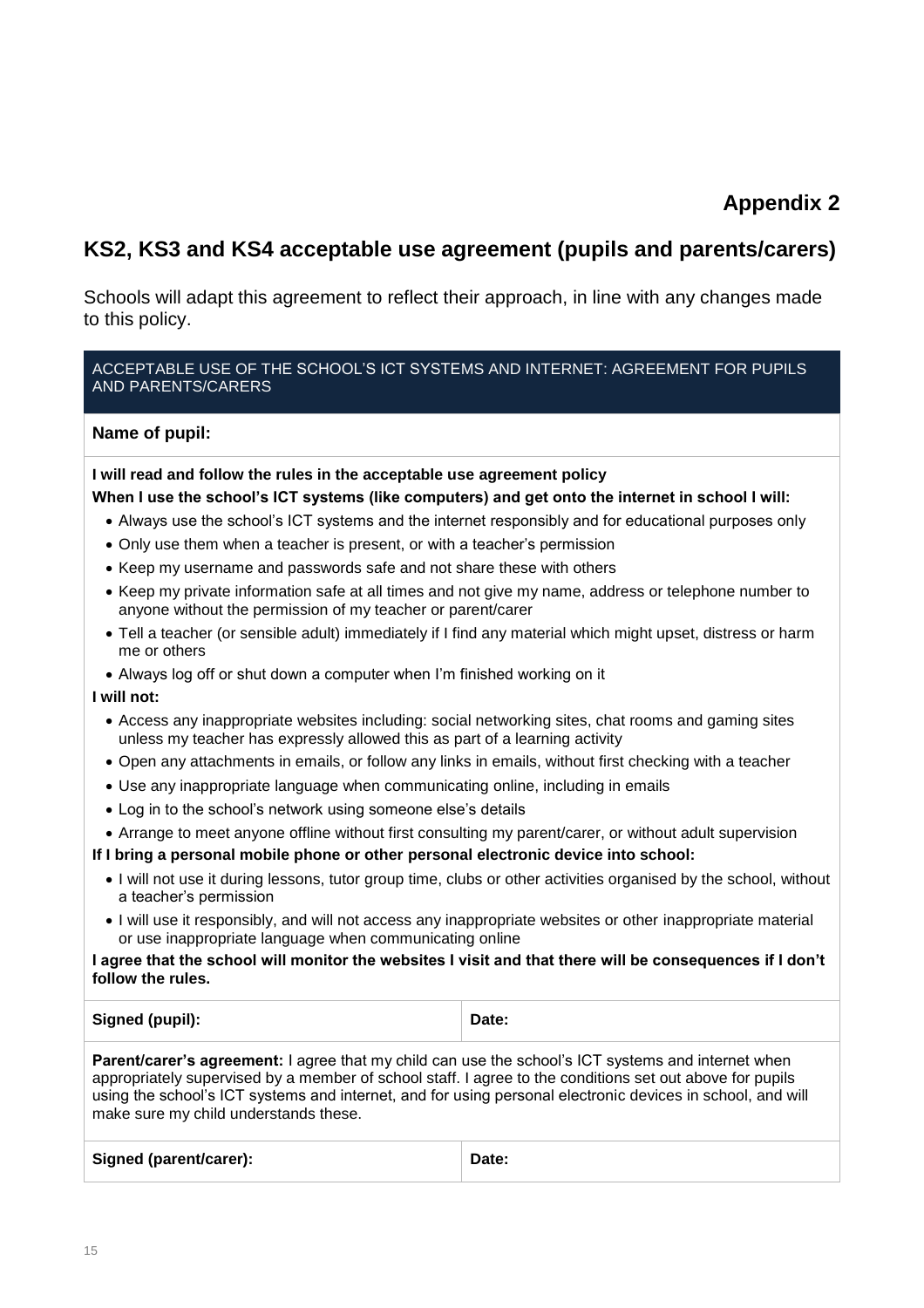## **Acceptable use agreement (staff, governors, volunteers and visitors)**

#### ACCEPTABLE USE OF THE SCHOOL'S ICT SYSTEMS AND INTERNET: AGREEMENT FOR STAFF, GOVERNORS, VOLUNTEERS AND VISITORS

**Name of staff member/governor/volunteer/visitor:**

#### **When using the school's ICT systems and accessing the internet in school, or outside school on a work device (if applicable), I will not:**

- Access, or attempt to access inappropriate material, including but not limited to material of a violent, criminal or pornographic nature (or create, share, link to or send such material)
- Use them in any way which could harm the school's reputation
- Access social networking sites or chat rooms
- Use any improper language when communicating online, including in emails or other messaging services
- Install any unauthorised software, or connect unauthorised hardware or devices to the school's network
- Share my password with others or log in to the school's network using someone else's details
- Take photographs of pupils without checking with teachers first
- Share confidential information about the school, its pupils or staff, or other members of the community
- Access, modify or share data I'm not authorised to access, modify or share
- Promote private businesses, unless that business is directly related to the school

I will only use the school's ICT systems and access the internet in school, or outside school on a work device, for educational purposes or for the purpose of fulfilling the duties of my role.

I agree that the school will monitor the websites I visit and my use of the school's ICT facilities and systems. I will take all reasonable steps to ensure that work devices are secure and password-protected when using them outside school, and keep all data securely stored in accordance with this policy and the school's data protection policy.

I will let the designated safeguarding lead (DSL) and ICT manager know if a pupil informs me they have found any material which might upset, distress or harm them or others, and will also do so if I encounter any such material.

I will always use the school's ICT systems and internet responsibly, and ensure that pupils in my care do so too.

#### **Signed (staff member/governor/volunteer/visitor): Date:**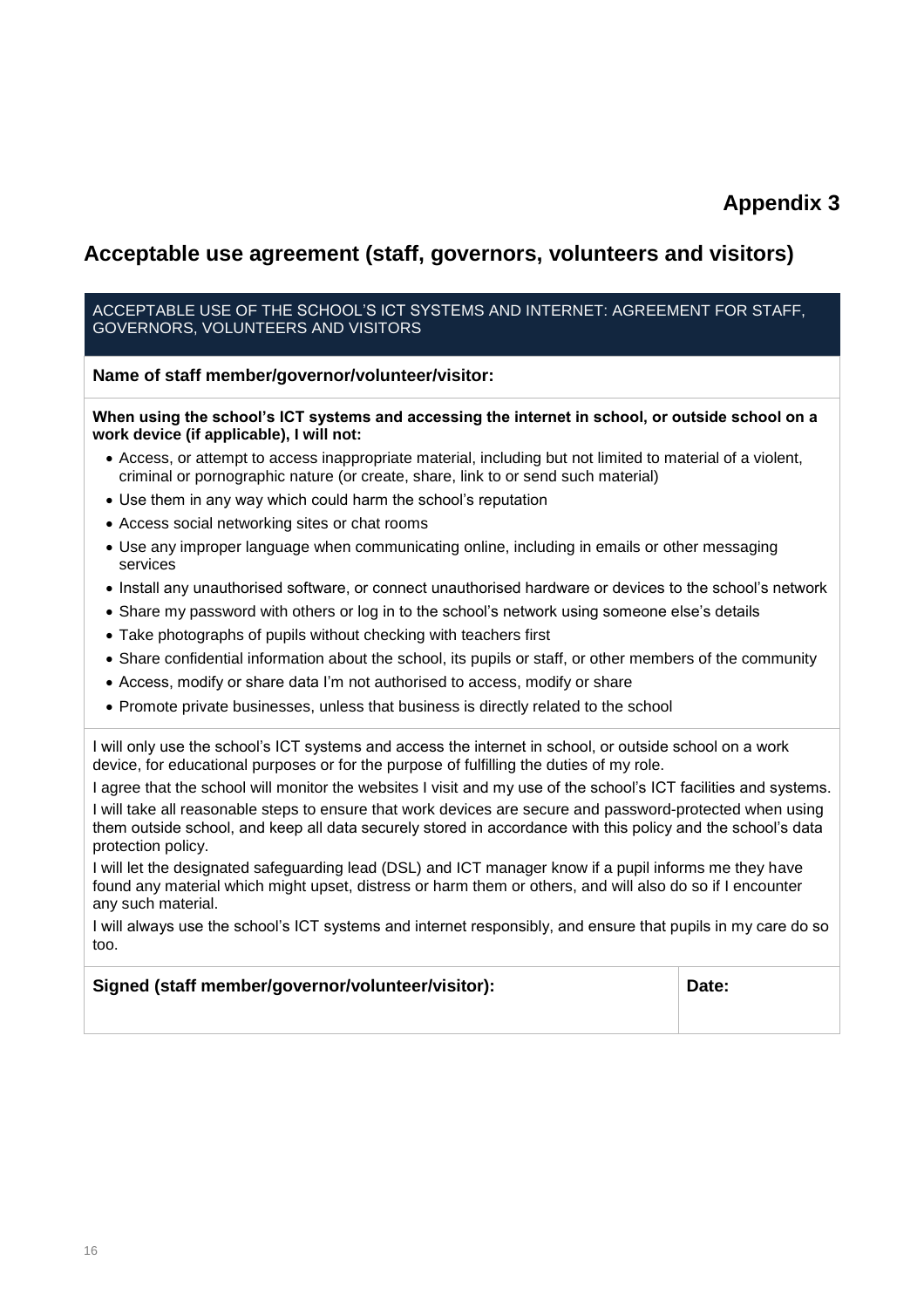## **Online safety training needs – self audit for staff**

| ONLINE SAFETY TRAINING NEEDS AUDIT                                                                               |                                    |  |  |
|------------------------------------------------------------------------------------------------------------------|------------------------------------|--|--|
| Name of staff member/volunteer:                                                                                  | Date:                              |  |  |
| Question                                                                                                         | Yes/No (add comments if necessary) |  |  |
| Do you know the name of the person who has lead<br>responsibility for online safety in school?                   |                                    |  |  |
| Do you know what you must do if a pupil approaches<br>you with a concern or issue?                               |                                    |  |  |
| Are you familiar with the school's acceptable use<br>agreement for staff, volunteers, governors and<br>visitors? |                                    |  |  |
| Are you familiar with the school's acceptable use<br>agreement for pupils and parents?                           |                                    |  |  |
| Do you regularly change your password for accessing<br>the school's ICT systems?                                 |                                    |  |  |
| Are you familiar with the school's approach to tackling<br>cyber-bullying?                                       |                                    |  |  |
| Are there any areas of online safety in which you<br>would like training/further training?                       |                                    |  |  |